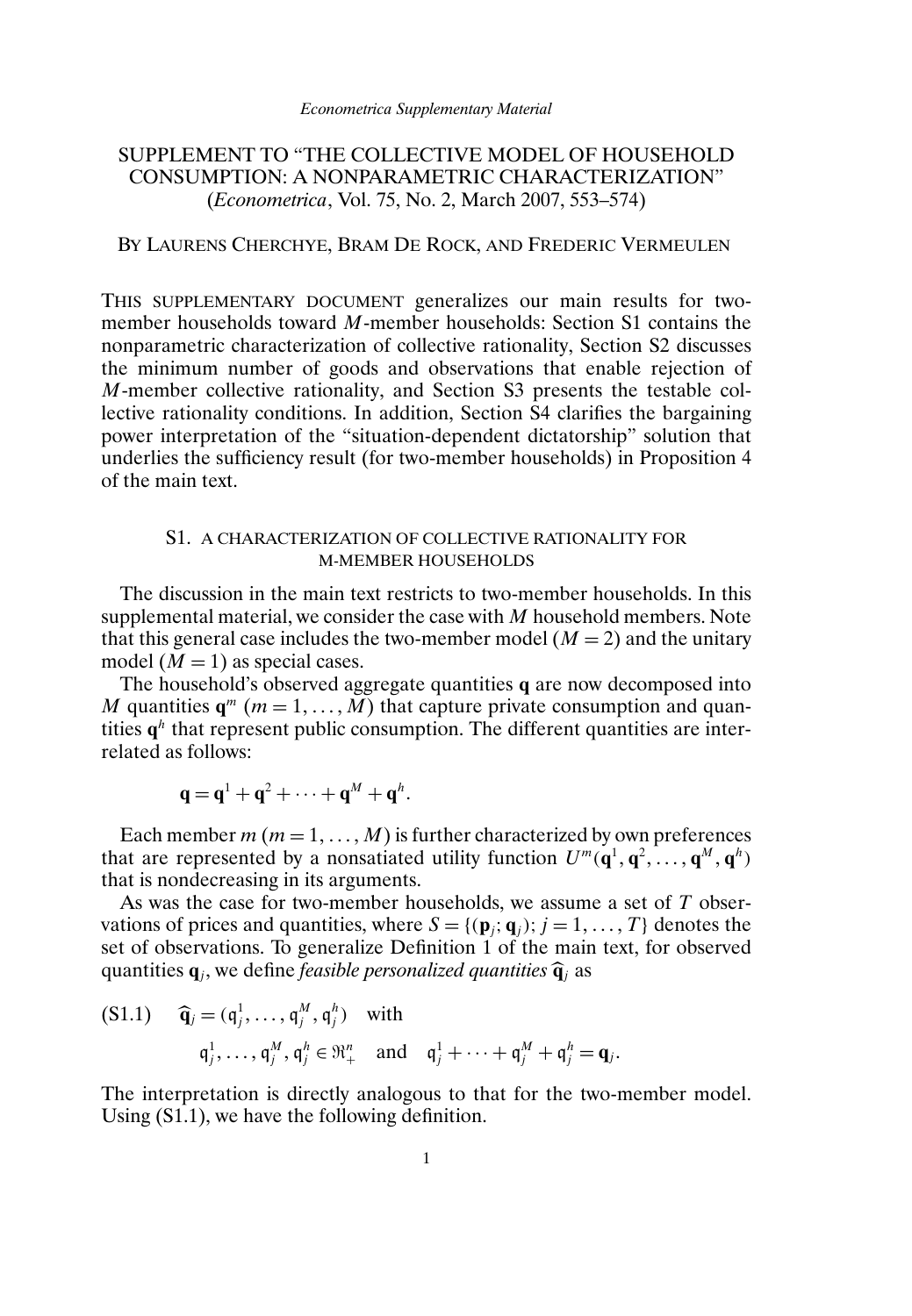DEFINITION S1: Let  $S = \{(\mathbf{p}_j; \mathbf{q}_j); j = 1, ..., T\}$  be a set of observations. A combination of M utility functions  $U^1, \ldots, U^M$  provides an *M-member collective rationalization* (CR-M) of S if for each observation j there exist feasible personalized quantities  $\widehat{\mathbf{q}}_j = (q_j^1, \dots, q_j^M, q_j^h)$  and  $\mu_j^2, \dots, \mu_j^M \in \mathfrak{R}_{++}$  such that

$$
U^{1}(\widehat{\mathbf{q}}_{j}) + \sum_{m=2}^{M} \mu_{j}^{m} U^{m}(\widehat{\mathbf{q}}_{j}) \geq U^{1}(\widehat{\mathbf{z}}) + \sum_{m=2}^{M} \mu_{j}^{m} U^{m}(\widehat{\mathbf{z}})
$$

for all  $\widehat{\mathbf{z}} = (\mathfrak{z}^1, \dots, \mathfrak{z}^M, \mathfrak{z}^h)$  with  $\mathfrak{z}^1, \dots, \mathfrak{z}^M, \mathfrak{z}^h \in \mathbb{R}^n_+$  and  $\mathbf{p}'_j(\mathfrak{z}^1 + \dots + \mathfrak{z}^M + \mathfrak{z}^h) \leq \mathbf{p}'_j \mathbf{q}$ .  $\mathbf{p}'_j\mathbf{q}_j$ .

Analogous to the two-member case, optimal household quantities result from the maximization of a weighted sum of household member utilities, with weights representing the bargaining power of the household members. Once more, optimality is to be understood in a Pareto efficiency sense.

To introduce the collective rationalization conditions for the M-member case, we define *feasible personalized prices*  $(\widehat{\mathbf{p}}_j^1, \ldots, \widehat{\mathbf{p}}_j^M)$  as

$$
\widehat{\mathbf{p}}_{j}^{m} = (\mathfrak{p}_{j}^{1,m}, \ldots, \mathfrak{p}_{j}^{M,m}, \mathfrak{p}_{j}^{h,m}) \text{ for } m = 1, \ldots, M-1,
$$
  

$$
\widehat{\mathbf{p}}_{j}^{M} = \left(\mathbf{p}_{j} - \sum_{m=1}^{M-1} \mathfrak{p}_{j}^{1,m}, \ldots, \mathbf{p}_{j} - \sum_{m=1}^{M-1} \mathfrak{p}_{j}^{M,m}, \mathbf{p}_{j} - \sum_{m=1}^{M-1} \mathfrak{p}_{j}^{h,m}\right),
$$

with  $\mathfrak{p}_j^{1,m}, \mathfrak{p}_j^{2,m}, \mathfrak{p}_j^{h,m} \in \mathfrak{R}_+^n (m = 1, ..., M - 1)$  so that  $\sum_{m=1}^{M-1} \mathfrak{p}_j^{c,m} \le \mathfrak{p}_j$  (c =  $1, \ldots, M, h$ ; and define a *set of feasible personalized prices and quantities* 

$$
(S1.2) \quad \widehat{S} = \{(\widehat{\mathbf{p}}_j^1, \ldots, \widehat{\mathbf{p}}_j^M; \widehat{\mathbf{q}}_j); j = 1, \ldots, T\}.
$$

Once more, the interpretation is analogous to that for the two-member case. We then have the following result, which generalizes Proposition 1 of the main text.

PROPOSITION S1: Let  $S = \{(\mathbf{p}_j; \mathbf{q}_j); j = 1, \ldots, T\}$  *be a set of observations. The following conditions are equivalent*:

(i) *There exists a combination of* M *concave and continuous utility functions*  $U^1, \ldots, U^M$  that provides a CR-M of S.

(ii) *There exists a set of feasible personalized prices and quantities*  $\widehat{S}$  *such that the sets*  $\{(\widehat{\mathbf{p}}_j^m; \widehat{\mathbf{q}}_j); j = 1, ..., T\}$  ( $m = 1, ..., M$ ) all satisfy the generalized axiom<br>of revealed preference ( $CAP$ ) *of revealed preference* (*GARP*).

(iii) *There exists a set of feasible personalized prices and quantities* <sup>S</sup> *and num*bers  $U_j^m, \lambda_j^m > 0$   $(m = 1, ..., M)$ , such that for all  $i, j \in \{1, ..., T\}$ ,  $U_i^m - U_j^m \leq 1$  $\lambda_j^m (\widehat{\mathbf{p}}_j^m)'(\widehat{\mathbf{q}}_i - \widehat{\mathbf{q}}_j).$ 

The construction of the proof is directly analogous to that of Proposition 1 in the main text.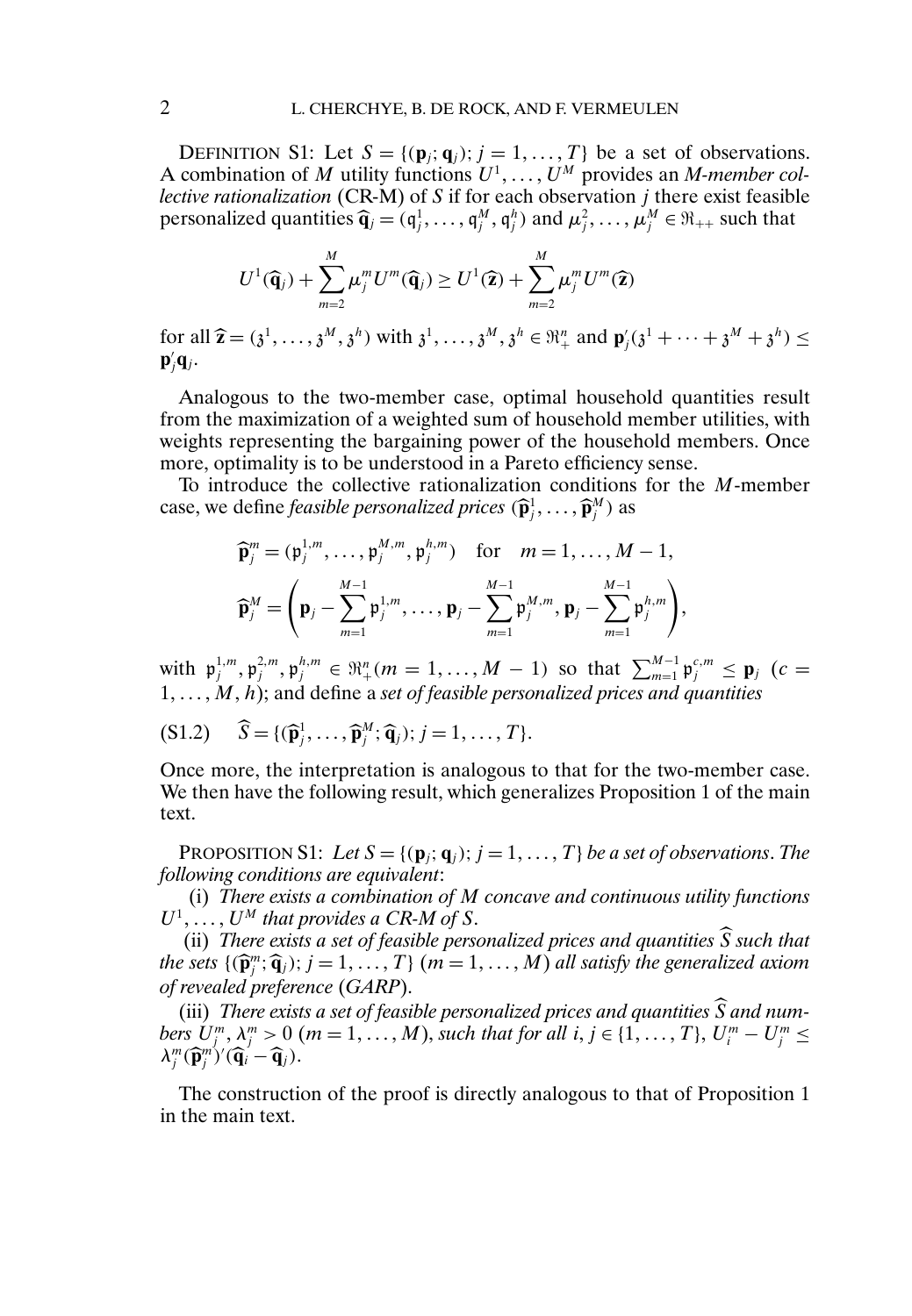### S2. MINIMUM NUMBER OF GOODS AND OBSERVATIONS TO ENABLE REJECTION OF M-MEMBER COLLECTIVE RATIONALITY

Let us then regard the minimal empirical conditions for possible rejection of the CR-M conditions in Proposition S1. These are given in the following result, which generalizes Proposition 3 of the main text.

PROPOSITION S2: *There does not always exist a combination of utility func*tions  $U^1,\ldots,U^M$  that provide a CR-M of the set of observations  $S = \{(\mathbf{p}_j; \mathbf{q}_j); j = j\}$ 1, ..., T} *if and only if* (i) *the number of goods*  $n \geq M + 1$  *and* (ii) *the number of observations*  $T \geq M + 1$ .

PROOF—Necessity: We sketch only the basic intuition for the result that there is always data consistency with the CR-M conditions if  $n = M$  or  $T = M$ . First, consistency with the CR-M conditions for  $M$  goods can always be achieved for an intrahousehold allocation with each mth  $(m \in \{1, ..., M\})$ member consuming exclusively the mth commodity. Next, consistency with the CR-M conditions for M observations can always be achieved for an intrahousehold allocation with each mth  $(m \in \{1, ..., M\})$  member as the "dictator" for the mth household observation. Compare with the argument following Proposition 3 in the main text.

Sufficiency: We show that a CR-M of the set  $S = \{(\mathbf{p}_j; \mathbf{q}_j); j = 1, ..., M + 1\}$ is impossible if the following conditions are met:

$$
(S2.1) \quad \forall j \in \{1,\ldots,M+1\}, \quad \mathbf{p}'_j\mathbf{q}_j > \mathbf{p}'_j\Biggl(\sum_{\substack{i=1\\i\neq j}}^{M+1}\mathbf{q}_i\Biggr).
$$

As a preliminary step, we note that for all sets S we have  $\forall i, j \in \{1, ...,$  $M + 1$ ,

$$
(S2.2) \qquad \sum_{m=1}^{M} (\widehat{\mathbf{p}}_{j}^{m})^{\prime} \widehat{\mathbf{q}}_{i} = \mathbf{p}_{j}^{\prime} \mathbf{q}_{i};
$$

this follows from the definitions of  $\hat{\mathbf{p}}_j^m$  and  $\hat{\mathbf{q}}_i$ , and will prove useful in our subsequent discussion subsequent discussion.

Let us then rewrite the CR-M conditions (iii) of Proposition S1 as (for each  $i, j \in \{1, ..., M + 1\}$  and  $m \in \{1, ..., M\}$ 

$$
(S2.3) \qquad \frac{1}{\lambda_j^m} (U_i^m - U_j^m) \leq (\widehat{\mathbf{p}}_j^m)' (\widehat{\mathbf{q}}_i - \widehat{\mathbf{q}}_j).
$$

Next observe that if there are  $M + 1$  observations and given that there are only M household members, then for any possible ordering of each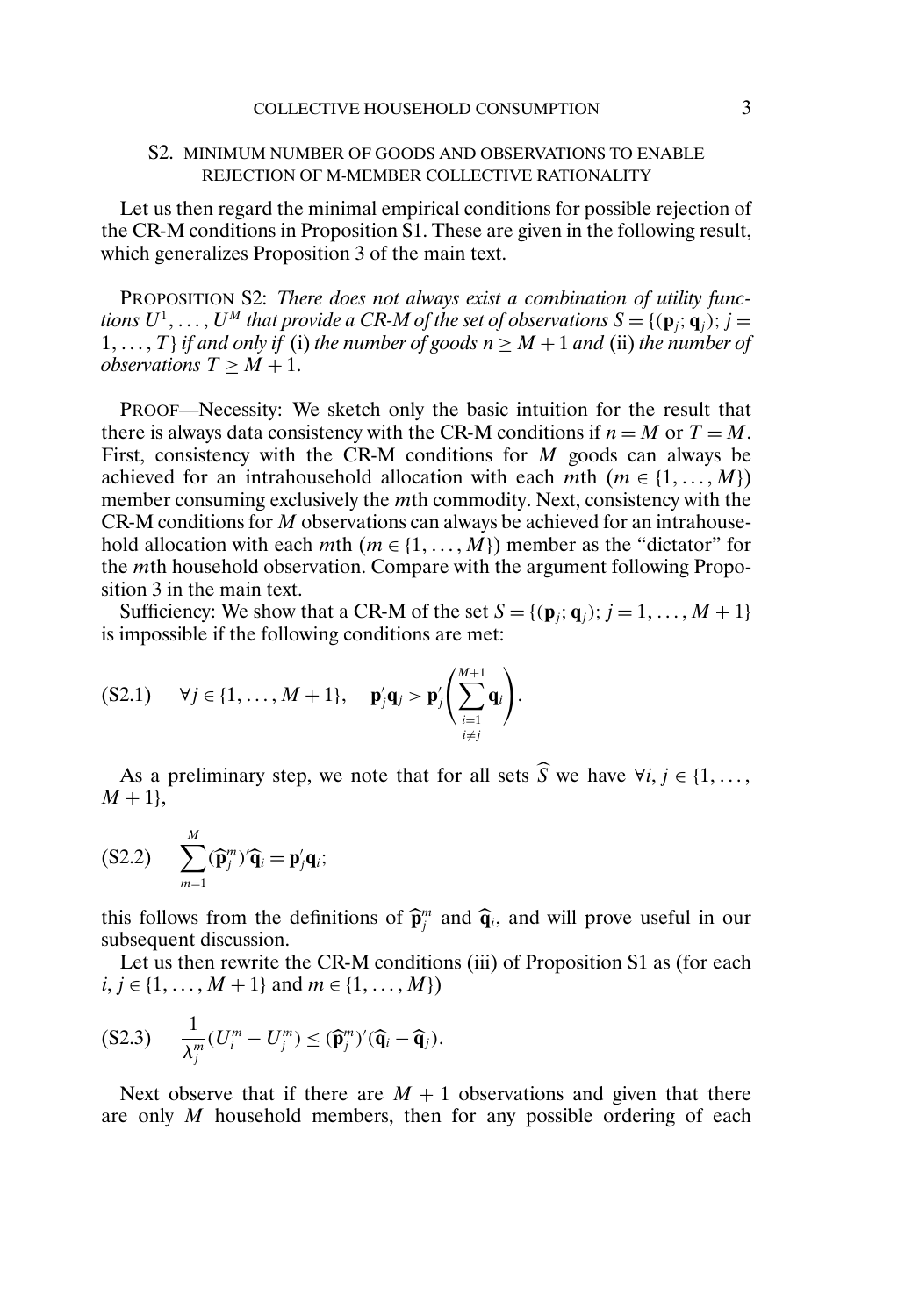member *m*'s  $(m = 1, ..., M)$  "utilities"  $U_k^m$   $(k = 1, ..., M + 1)$  there is at least one observation  $j \in \{1, ..., M + 1\}$  of which each mth  $(m = 1, ..., M)$ household member is dominated in utility terms by some other observation  $i(m) \in \{1, ..., M + 1\}$ ; that is, ∃j ∈ {1, ..., M + 1},  $\forall m \in \{1, ..., M\}$ , ∃i(m) ∈  $\{1,\ldots,M+1\}, i(m) \neq j: U_j^m \leq U_{i(m)}^m.$ 

Let us then concentrate on such an observation  $j$  when constructing necessary conditions for a CR-M of the set S. For all  $m = 1, \ldots, M$ , it holds that (see (S2.3))

$$
0 \leq \frac{1}{\lambda_j^m} (U_{i(m)}^m - U_j^m) \leq (\widehat{\mathbf{p}}_j^m)' (\widehat{\mathbf{q}}_{i(m)} - \widehat{\mathbf{q}}_j)
$$

or

$$
(\widehat{\mathbf{p}}_j^m)^{\prime}\widehat{\mathbf{q}}_j \leq (\widehat{\mathbf{p}}_j^m)^{\prime}\widehat{\mathbf{q}}_{i(m)}.
$$

Using (S2.2), we thus have

$$
(S2.4) \t\mathbf{p}'_j \mathbf{q}_j = \sum_{m=1}^M (\widehat{\mathbf{p}}_j^m)^r \widehat{\mathbf{q}}_j \leq \sum_{m=1}^M (\widehat{\mathbf{p}}_j^m)^r \widehat{\mathbf{q}}_{i(m)},
$$

which provides a lower bound for  $\sum_{m=1}^{M} (\hat{\mathbf{p}}_{i}^{m})' \hat{\mathbf{q}}_{i(m)}$ .<br>On the other hand, an unner bound can be const

On the other hand, an upper bound can be constructed on the basis of (S2.2), which implies for any subset  $M \subseteq \{1, ..., M\}$  that

$$
\sum_{l\in \mathbf{M}} (\widehat{\mathbf{p}}'_j)^{\prime} \widehat{\mathbf{q}}_{i(m)} \leq \sum_{l=1}^M (\widehat{\mathbf{p}}'_j)^{\prime} \widehat{\mathbf{q}}_{i(m)} \leq \mathbf{p}'_j \mathbf{q}_{i(m)}, \quad \forall i(m) \ (m \in \{1, \ldots, M\}).
$$

Define  $M_i = \{m \in \{1, ..., M\} | i(m) = i\}$  for all  $i \in \{1, ..., M + 1\}$ . Note that  $M_i = \emptyset$  by construction. Then

$$
(S2.5) \qquad \sum_{m=1}^{M} (\widehat{\mathbf{p}}_{j}^{m})^{\prime} \widehat{\mathbf{q}}_{i(m)} = \sum_{l \in \mathbf{M}_{1}} (\widehat{\mathbf{p}}_{j}^{l})^{\prime} \widehat{\mathbf{q}}_{1} + \cdots + \sum_{l \in \mathbf{M}_{M+1}} (\widehat{\mathbf{p}}_{j}^{l})^{\prime} \widehat{\mathbf{q}}_{M+1} \leq \mathbf{p}_{j}^{\prime} \left( \sum_{\substack{i=1 \\ i \neq j}}^{M+1} \mathbf{q}_{i} \right).
$$

From (S2.4) and (S2.5), we derive a necessary condition for a CR-M of the set S,

$$
\mathbf{p}'_j \mathbf{q}_j \leq \mathbf{p}'_j \left( \sum_{\substack{i=1 \\ i \neq j}}^{M+1} \mathbf{q}_i \right),
$$

which conflicts with the property (S2.1) of the observed prices and quantities under consideration.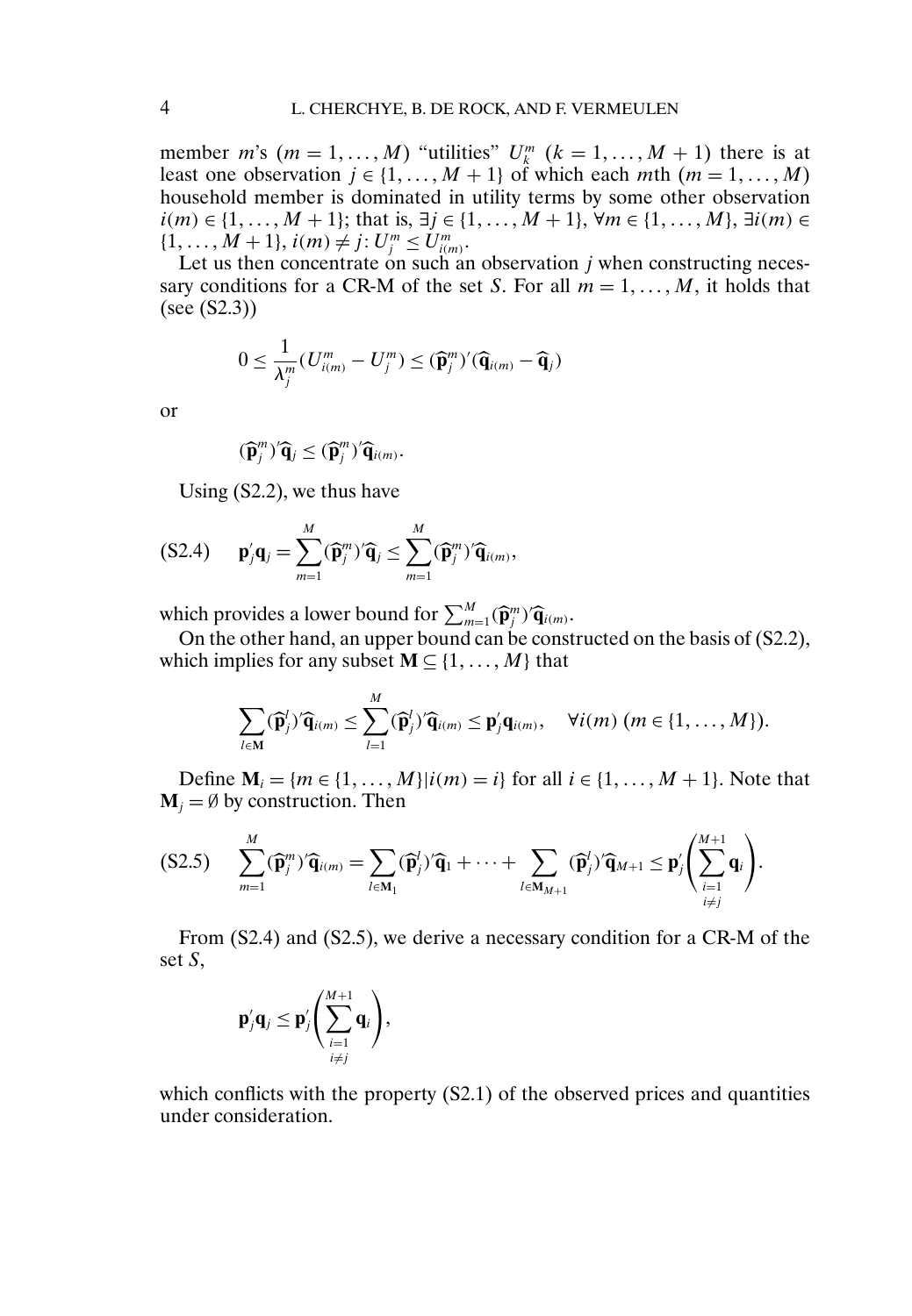We conclude that it is impossible to construct  $U^1, \ldots, U^M$  that provide a CR-M of a set S that satisfies (S2.1). This shows sufficiency for (at least)  $M + 1$ observations. Sufficiency for (at least)  $M + 1$  goods follows from Example S1 (CR-M rejection), which follows. *Q.E.D.*

In words, as soon as there are more goods and observations than household members, the collective model can be rejected. If one of the conditions (i) and (ii) in Proposition S2 is not fulfilled, then a CR-M of the set of observations  $S$ is always possible.

To further illustrate, we next provide a general price-quantity data structure that cannot be collectively rationalized.

EXAMPLE S1—CR-M Rejection: In the proof of Proposition S2, we established that a CR-M of the set  $S = \{(\mathbf{p}_j; \mathbf{q}_j) : j = 1, ..., M + 1\}$  is impossible if the following conditions are met:

$$
(S2.6) \quad \forall j \in \{1,\ldots,M+1\}, \quad \mathbf{p}'_j\mathbf{q}_j > \mathbf{p}'_j\Biggl(\sum_{\substack{i=1\\i\neq j}}^{M+1}\mathbf{q}_i\Biggr).
$$

We investigate these conditions for  $\mathbf{p}_j \in \mathbb{R}_{++}^{M+1}$  and  $\mathbf{q}_j \in \mathbb{R}_{++}^{M+1}$   $(j = 1, ..., M+1)$ that have the structure

$$
\mathbf{p}_{j} = \begin{pmatrix} 1 \\ \vdots \\ 1 \\ p \\ 1 \\ \vdots \\ 1 \end{pmatrix} \quad \text{and} \quad \mathbf{q}_{j} = \begin{pmatrix} 1 \\ \vdots \\ 1 \\ q \\ \vdots \\ 1 \end{pmatrix},
$$

where p and q always appear as the jth row elements of, respectively,  $\mathbf{p}_i$  and  $\mathbf{q}_i$ . This specific set of observations S obtains

$$
\mathbf{p}'_j \mathbf{q}_j = pq + M \quad \forall j \in \{1, ..., M+1\},
$$
  

$$
\mathbf{p}'_j \mathbf{q}_i = p + q + M - 1 \quad \forall i, j \in \{1, ..., M+1\}, \quad j \neq i.
$$

Hence, the set  $S$  meets  $(S2.6)$  if and only if

(S2.7)  $pq + M > M(p + q + M - 1).$ 

Rewriting (S2.7) as

$$
p(q-M) > M(q+M-2),
$$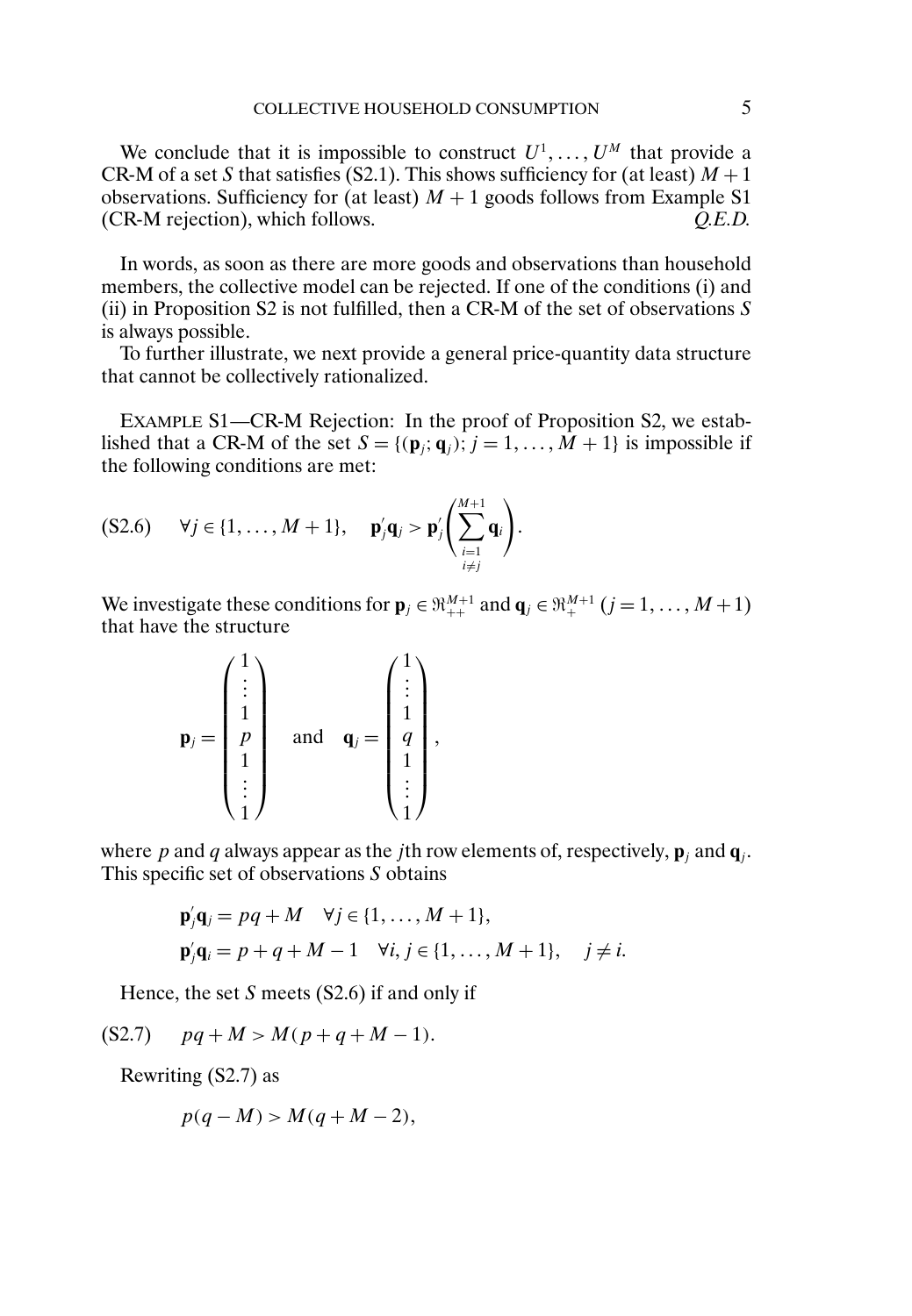it is easy to see that for all  $q > M$  there exists p such that (S2.7) is met.

To give a numerical example, we reject collective rationality for  $M = 5$  if  $q = 10$  and  $p = 14$ . Similar constructions are conceivable for alternative M values.

#### S3. TESTABLE COLLECTIVE RATIONALITY RESTRICTIONS

We next generalize the testable collective rationality restrictions of Section 3 of the main text. First, as for the necessity restrictions, we can establish results similar to Lemmas 1 and 2. For compactness, we abstract from a formal statement, but the analogy with the two-member case is easy. Using this, we have the following result.

PROPOSITION S3: *Suppose that there exists a combination of utility functions*  $U^1, \ldots, U^M$  that provide a CR-M of the set of observations  $S = \{(\mathbf{p}_j; \mathbf{q}_j); j = j\}$  $1, \ldots, T$ }. Then there exist hypothetical relations  $H_0^m$  and  $H^m$  for each member  $m \in \{1, \ldots, M\}$  such that:

(i) If  $\mathbf{p}_i' \mathbf{q}_i \ge \mathbf{p}_i' \mathbf{q}_j$ , then  $\mathbf{q}_i H_0^m \mathbf{q}_j$  for some m.

(ii) *if*  $\mathbf{q}_i H_0^m \mathbf{q}_k, \mathbf{q}_k H_0^m \mathbf{q}_l, \ldots, \mathbf{q}_z H_0^m \mathbf{q}_j$  for some (possibly empty) sequence  $(k, l, \ldots, z)$ , then  $\mathbf{q}_i H^m \mathbf{q}_j$ ;

(iii) if  $\mathbf{p}_i' \mathbf{q}_i \ge \mathbf{p}_i' \mathbf{q}_j$  and  $\mathbf{q}_j H^m \mathbf{q}_i$  for all  $m \in \mathbf{M} \subseteq \{1, ..., M\}$ , then  $\mathbf{q}_i H_0^l \mathbf{q}_j$  for  $l \notin M$ .

(iv) If  $\mathbf{p}'_i \mathbf{q}_i \ge \mathbf{p}'_i (\sum_{k=1}^M \mathbf{q}_{j_k})$  and  $\mathbf{q}_{j_{k_1}} H^m \mathbf{q}_i$  for some  $k_1 \in \{1, \ldots, M\}$ , then  $\mathbf{q}_i H_0^l \mathbf{q}_{i_{k_2}}$  (with  $m \neq l$ ) for some  $k_2 \in \{1, \ldots, M\}$ .

 $\mathbf{p}'_j \mathbf{q}_j \leq \sum_{\mathbf{q}_i \in R_j} \mathbf{p}'_j \mathbf{q}_i$  for each set  $R_j = \{\bigcup_{m=1,\dots,M} \{\mathbf{q}_{i_m}\} | \forall m \in \{1,\dots,M\}$ :  $\exists i_m \in \{1, \ldots, T\}$  such that  $\mathbf{q}_{i_m} H^m \mathbf{q}_j\}.$ 

The construction of the proof is directly analogous to that of Proposition 2 in the main text.

This necessary condition has an interpretation directly similar to its twomember analogue. Rules (i)–(iv) contain restrictions on the specification of the hypothetical relations  $H_0^m$  and  $H^m$  for the given set of observations S. Rule (v), which complies with rules (v) and (vi) in Proposition 2, subsequently states that if each household member m prefers  $q_{i_m}$  over  $q_j$ , then  $q_j$  cannot be more expensive than the combination of these preferred quantities under the prices **p**j. It is easy to verify that this condition reduces to the unitary GARP condition for  $M = 1$  (i.e., there is only one household member).

We next define the complementary sufficiency condition for a CR-M of the set of observations S.

**PROPOSITION S4:** *Suppose that for the set of observations*  $S = \{(\mathbf{p}_i; \mathbf{q}_i); j =$  $1, \ldots, T$  *there exist hypothetical relations*  $H_0^m$  *and*  $H^m$  *for each member*  $m \in$ {1---M} *that satisfy rules* (i)–(v) *in Proposition* S3 *and in addition allow for*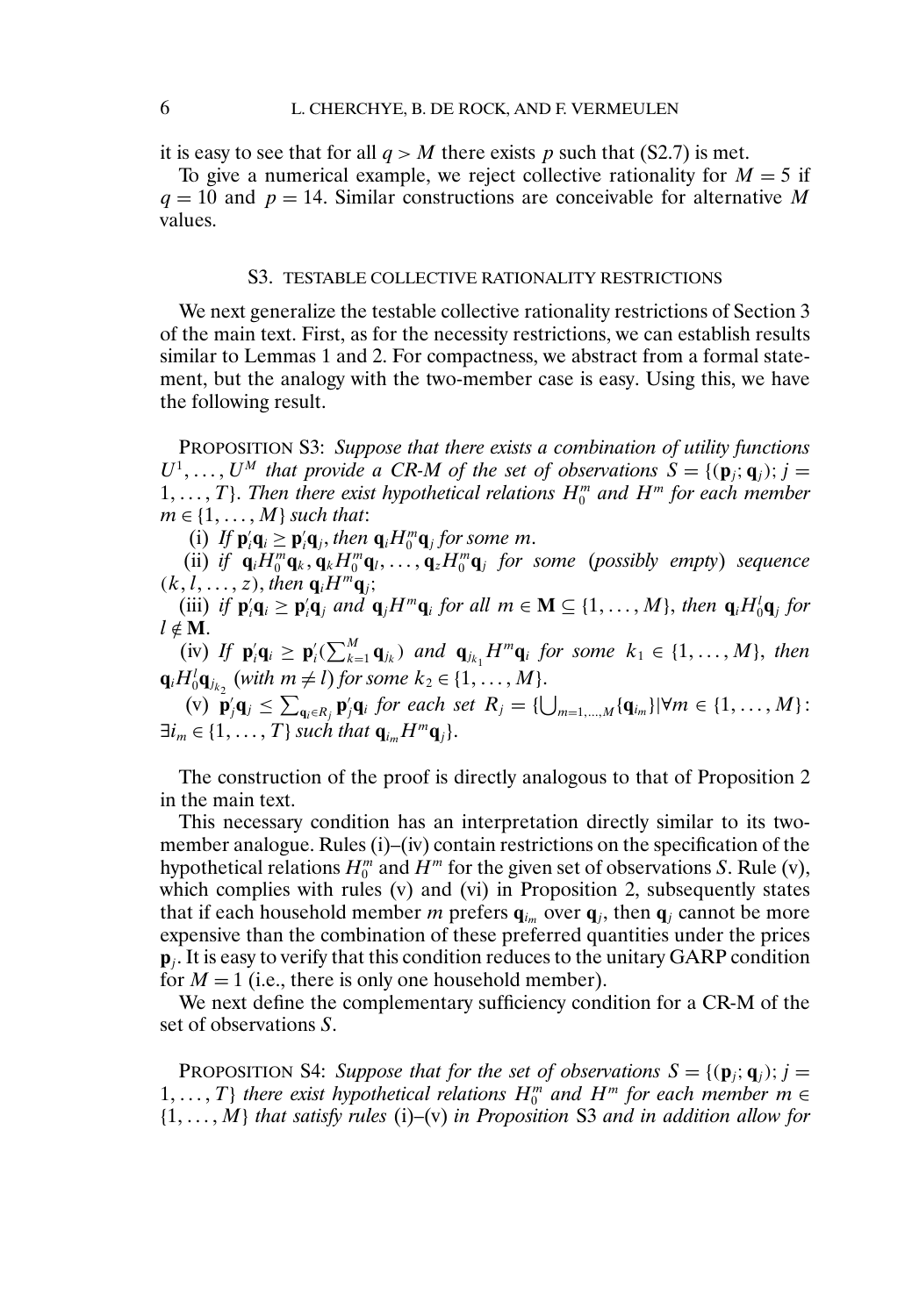$\alpha$  *constructing sets*  $S^1, \ldots, S^M$  *with*  $\bigcup_m S^m = S$  *and*  $S^m \cap S^l = \emptyset$  *for*  $m \neq l$  *such that*:

 $(\text{vi})$   $S^m = \{ (\mathbf{p}_j; \mathbf{q}_j) \in S | \mathbf{p}'_j \mathbf{q}_j \leq \mathbf{p}'_j \mathbf{q}_i \text{ whenever } \mathbf{q}_i H^m \mathbf{q}_j \};$ 

(vii) *for each* ( $\mathbf{p}_i$ ;  $\mathbf{q}_i$ ), ( $\mathbf{p}_j$ ;  $\mathbf{q}_j$ )  $\in S^m$ ,  $\mathbf{q}_i H_0^m \mathbf{q}_j$  whenever  $\mathbf{p}'_i \mathbf{q}_i \ge \mathbf{p}'_j \mathbf{q}_j$ .

Then there exists a combination of utility functions  $U^1, \ldots, U^M$  that provides a *CR-M of the set* S-

PROOF: It can be shown that if the set of observations  $S$  meets the sufficiency condition, then the conditions for a CR-M of the data are met for the following specification of the set of feasible personalized prices and quantities  $\widehat{S}$ : (i) we specify the feasible personalized quantities such that for  $(\mathbf{p}_i; \mathbf{q}_i) \in S^m$ ,  $\mathbf{q}_i^m = \mathbf{q}_i$ and  $q_i^l = 0$  for  $l \neq m$ ; (ii) for each observation *i* we specify feasible personalized prices such that  $\mathbf{p}_i^{m,m} = \mathbf{p}_i$  for  $m \in \{1, ..., M-1\}$  and  $\mathbf{p}_i^{l,m} = \mathbf{0}$  for  $l \neq m$ . The construction of the proof is directly analogous to that of Proposition 4 in the main text.  $Q.E.D.$ 

Like in the two-member case, this sufficient condition can be interpreted in terms of a *situation-dependent dictatorship* model. Just like the necessity condition, the sufficiency condition reduces to the GARP condition for  $M = 1$ . In that case, the only feasible personalized prices and quantities are the observed aggregate prices and quantities, and the necessary and sufficient conditions for rational household behavior always coincide. In the more general case  $(M > 1)$ , we may expect the necessity condition to converge toward the sufficiency condition when the sample size increases; compare with our discussion in Section 4 of the main text.

Finally, because the necessary and sufficient conditions in Propositions S3 and S4 only require aggregate prices  $\mathbf{p}_i$  and quantities  $\mathbf{q}_i$ , they enable operational collective rationality tests that apply to the general case of T observations. Finite algorithms for verifying the conditions are directly similar to those for the two-member case (see the Appendix in the main text).

#### S4. BARGAINING POWER AND SITUATION-DEPENDENT DICTATORSHIP

This section shows that the requirement of a strictly positive bargaining power for each household member (i.e.,  $\infty > \mu_i > 0$  in Definition 1 of the main text) is compatible with the situation-dependent dictatorship solution that underlies the sufficiency result in Proposition 4 of the main text. The following argument concentrates on two-member households for simplicity, but it can directly be generalized to hold for M-member households.

To formally explain the compatibility, we first recall the sufficiency part  $((iii) \Rightarrow (i))$  in the proof of Proposition 1 in the main text. That proof shows that if the data are consistent with the inequalities in part (iii) of Proposition 1, then consistency with a collective rationalization of the observed set  $S$  is possible for  $\mu_j = (\lambda_j^1/\lambda_j^2)$ .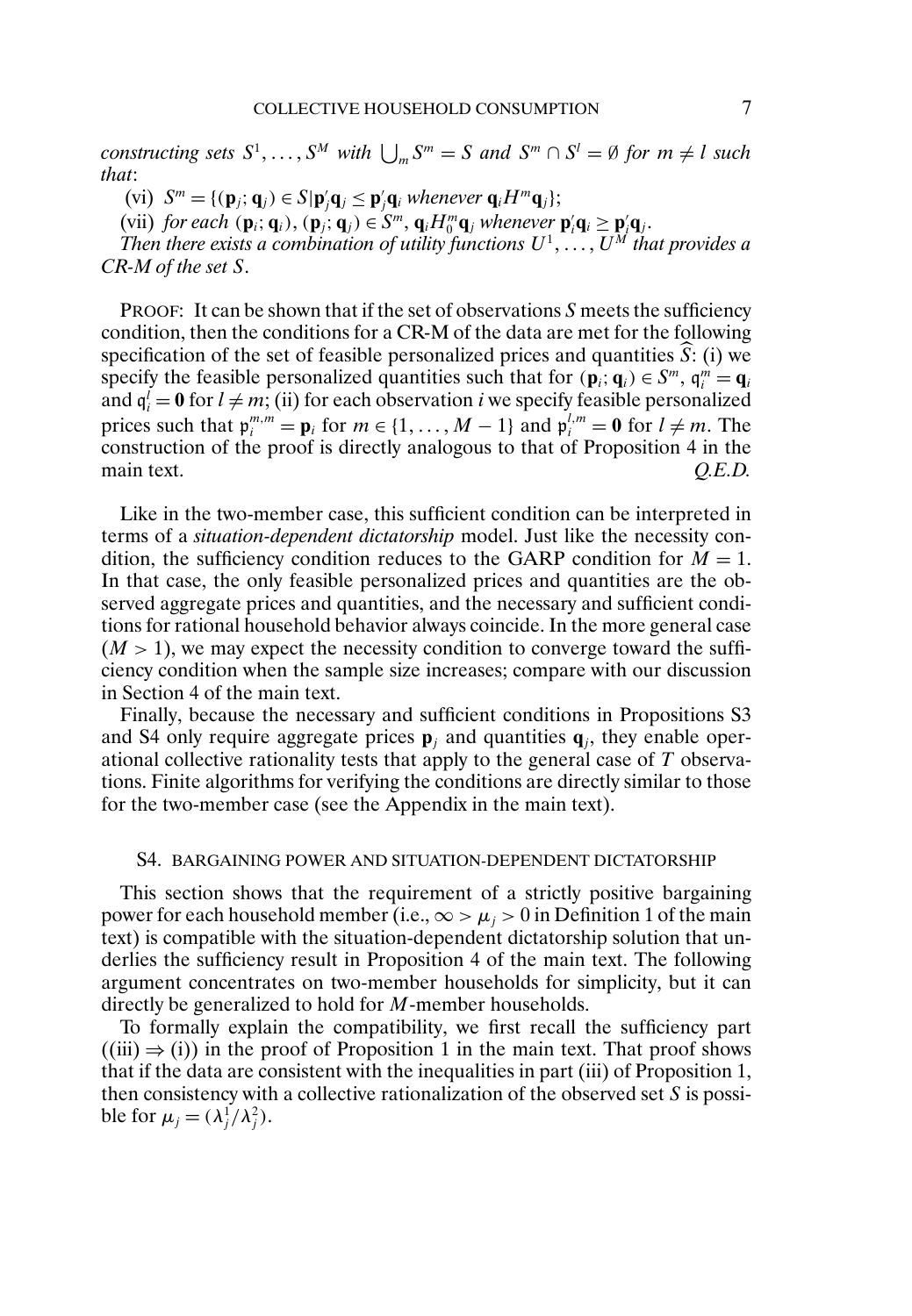The proof of Proposition 4 then shows consistency with the GARP conditions in part (ii) of Proposition 1 for the following specification of the feasible personalized quantities and prices:

if 
$$
(\mathbf{p}_j; \mathbf{q}_j) \in S^1
$$
, then  $\mathbf{q}_j^1 = \mathbf{q}_j$ ;  
if  $(\mathbf{p}_j; \mathbf{q}_j) \in S^2$ , then  $\mathbf{q}_j^2 = \mathbf{q}_j$ ;  
 $\mathbf{p}_j^1 = \mathbf{p}_j$ ,  $\mathbf{p}_j^2 = \mathbf{p}_j^h = \mathbf{0}$  for all  $(\mathbf{p}_j; \mathbf{q}_j) \in S$ .

We note that consistency with these GARP conditions implies consistency with the inequalities in part (iii) of Proposition 1. In fact, it can be verified that for the given specification of the feasible personalized quantities and prices, consistency with these inequalities does not in any way impose  $\lambda_j^1 = 0$  or  $\lambda_j^2 = 0$ . For example, let us give a specific solution for the inequalities for member 1:

- $f(S4.1)$  for all  $(\mathbf{p}_i; \mathbf{q}_i) \in S^1$ ,  $(\mathbf{p}_j; \mathbf{q}_j) \in S^1$ :  $U_i^1 U_j^1 \leq \lambda_j^1(\mathbf{p}_j)'(\mathbf{q}_i \mathbf{q}_j)$ ,
- $(54.2)$  for all  $(\mathbf{p}_i; \mathbf{q}_i) \in S^1$ ,  $(\mathbf{p}_j; \mathbf{q}_j) \in S^2$ :  $U_i^1 U_j^1 \leq \lambda_j^1(\mathbf{p}_j)'(\mathbf{q}_i)$ ,
- $(54.3)$  for all  $(\mathbf{p}_i; \mathbf{q}_i) \in S^2$ ,  $(\mathbf{p}_j; \mathbf{q}_j) \in S^1$ :  $U_i^1 U_j^1 \le -\lambda_j^1(\mathbf{p}_j)'(\mathbf{q}_j)$ ,
- $(54.4)$  for all  $(\mathbf{p}_i; \mathbf{q}_i) \in S^2$ ,  $(\mathbf{p}_j; \mathbf{q}_j) \in S^2$ :  $U_i^1 U_j^1 \leq 0$ .

To construct the solution, we first take, for all  $(\mathbf{p}_i; \mathbf{q}_i) \in S^1$ ,  $U_i^1 > 0$  and  $\lambda_i^1 > 0$ that obtain consistency with (S4.1); this is possible because the subset  $S<sup>1</sup>$ is consistent with GARP. Subsequently, we specify for all  $(\mathbf{p}_i; \mathbf{q}_i) \in S^2$  that  $U_j^1 = \overline{U}$  with  $\min_{(\mathbf{p}_i; \mathbf{q}_i) \in S^1} U_i^1 > \overline{U}$  (>0) (note that this guarantees consistency with (S4.4)). In that case, we can always choose  $\lambda_j^1 > 0$  for all  $(\mathbf{p}_j; \mathbf{q}_j) \in S$ ; see in particular (S4.2) and (S4.3). We conclude that the set of inequalities (S4.1) and (S4.4) does not impose  $\lambda_j^1 = 0$  for any j. A directly analogous argument obtains that we can always set  $\lambda_j^2 > 0$  for any j when the sufficiency condition in Proposition 4 is met.

As a result, we can always specify (for all observations j)  $\mu_i$  such that  $\infty$  >  $\mu_i > 0$  to obtain consistency with Definition 1. We thus conclude that our specification of the personalized prices and quantities (i.e., the situation-dependent dictatorship solution) for establishing the sufficiency result in Proposition 4 is consistent with the requirement that  $\infty > \mu_i > 0$  in Definition 1.

*Center for Economic Studies, Catholic University of Leuven, Etienne Sabbelaan 53, B-8500 Kortrijk, Belgium, and Fund for Scientific Research—Flanders, Vlaanderen, Belgium; laurens.cherchye@kuleuven-kortrijk.be,*

*Dept. of Mathematics and Center for Economic Studies, Catholic University of Leuven, Etienne Sabbelaan 53, 13-8500 Kortrijk, Belgium; bram.derock@ kuleuven-kortrijk.be,*